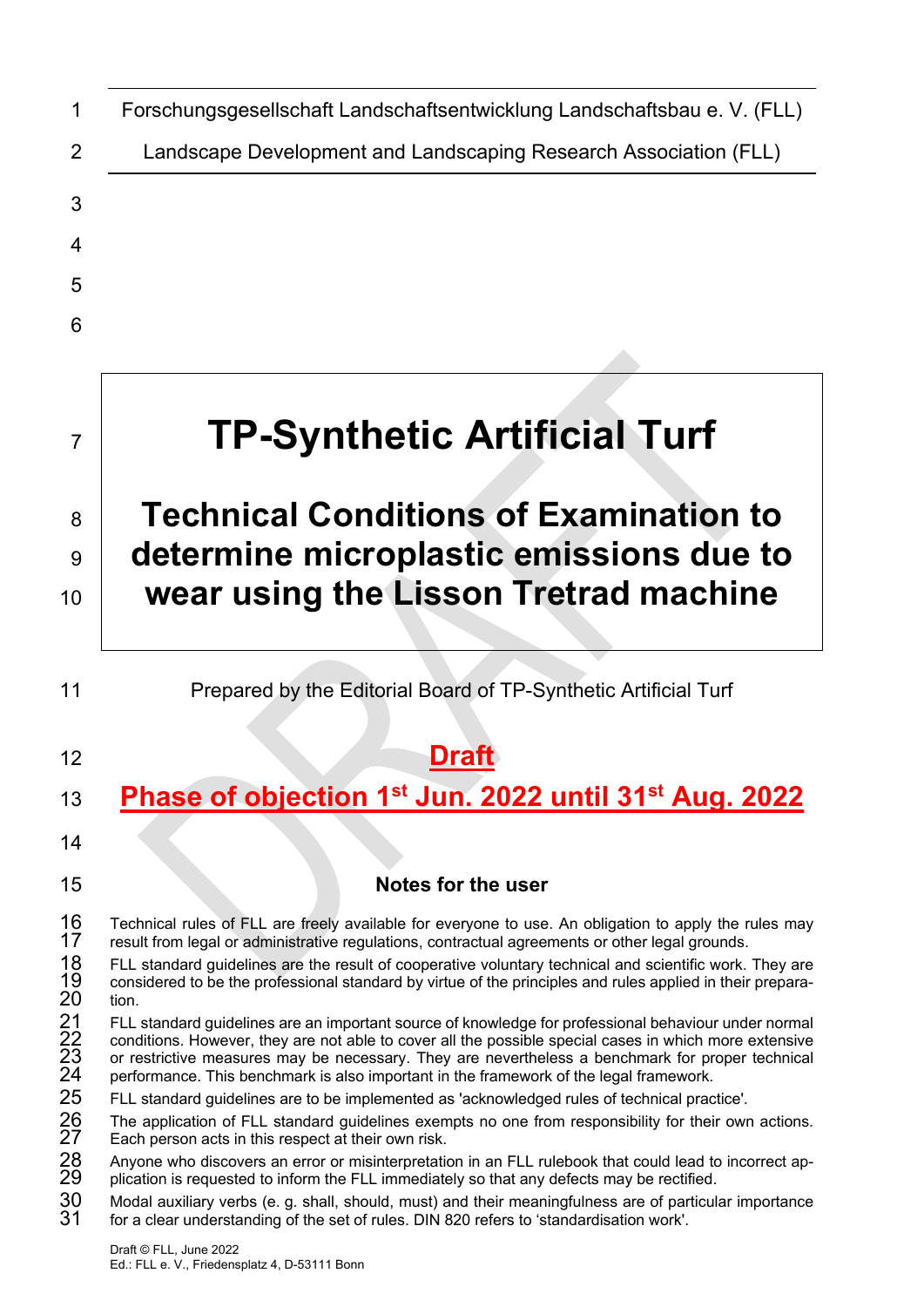#### 1 **TP-Synthetic Artificial Turf – Technical Conditions of Examination to detemine**

#### 2 **microplastic emissions due to wear using the Lisson Tretrad machine**

# 3 **Editor**

- 4 Forschungsgesellschaft Landschaftsentwicklung Landschaftsbau e. V. (FLL)<br>5 Landscape Development and Landscaping Research Association (FLL)
- 5 Landscape Development and Landscaping Research Association (FLL)
- 6 Friedensplatz 4, D-53111 Bonn
- 7 Fon: +49 228 965010-0, Fax: +49 228 965010-20
- 8 Mail: info@fll.de, Website: www.fll.de

#### 9 **Compiled by Editorial Board TL-Synthetic Artificial Turf**

- 10 Prof. Martin Thieme-Hack (Chair Editorial Board), Osnabrück
- 11 Dr. Ulrich Berghaus, Troisdorf
- 12 Dennis Frank, Münster
- 13 Dirk Hanuschik, Aachen
- 14 Jürgen Morton-Finger, Abtsteinach<br>15 Dr. Cornelia Röger-Göpfert, Abtstei
- Dr. Cornelia Röger-Göpfert, Abtsteinach
- 16 Oliver Schneider, Osnabrück
- 17 Thorsten van den Berg, Grefrath
- 18 Joachim Weitzel, Tornesch

#### 19 **Contact person in the FLL Office**

20 Sebastian Kramps

#### 21 **Text and cover layout**

22 Sebastian Kramps (FLL), Bonn

#### 23 **Cover pictures**

24 N.N.

All rights reserved. This document may only be reproduced in its entirety and only after express prior consent from the editor. Distribution via the editor.

49 1st edition (English), Bonn, October 2022

#### 50 Download version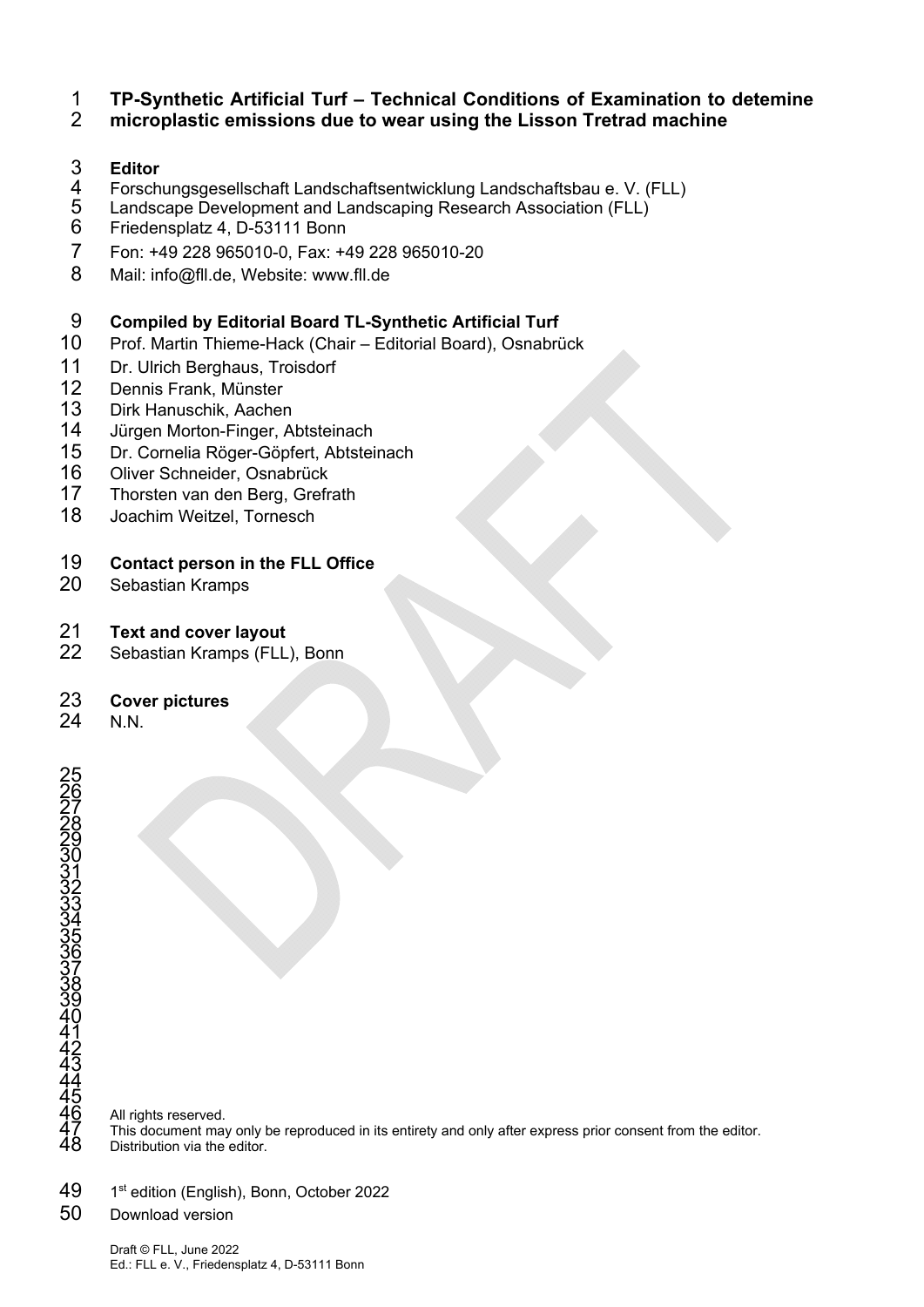#### **Contents**  $\overline{1}$

| 2              |                |                                             |  |
|----------------|----------------|---------------------------------------------|--|
| 3              |                |                                             |  |
| $\overline{4}$ |                |                                             |  |
| 5              | 1              |                                             |  |
| 6              | $\mathbf{2}$   |                                             |  |
| $\overline{7}$ | $\mathbf{3}$   |                                             |  |
| 8              | 4              |                                             |  |
| 9              | 5              |                                             |  |
| 10             | 5.1            |                                             |  |
| 11             | 5.2            |                                             |  |
| 12             | 5.3            |                                             |  |
| 13             | 5.4            |                                             |  |
| 14             | 6              | SAMPLING AND SELECTION OF TEST SPECIMENS 11 |  |
| 15             | $\overline{7}$ | ATMOSPHERE FOR CONDITIONING AND TESTING 12  |  |
| 16             | 8              |                                             |  |
| 17             | 9              |                                             |  |
| 18             | 10             | CALCULATION AND EXPRESSION OF RESULTS 15    |  |
| 19             | 10.1           |                                             |  |
| 20             | 10.2           |                                             |  |
| 21             | 10.3           |                                             |  |
| 22             | 11             |                                             |  |
| 23<br>24       |                |                                             |  |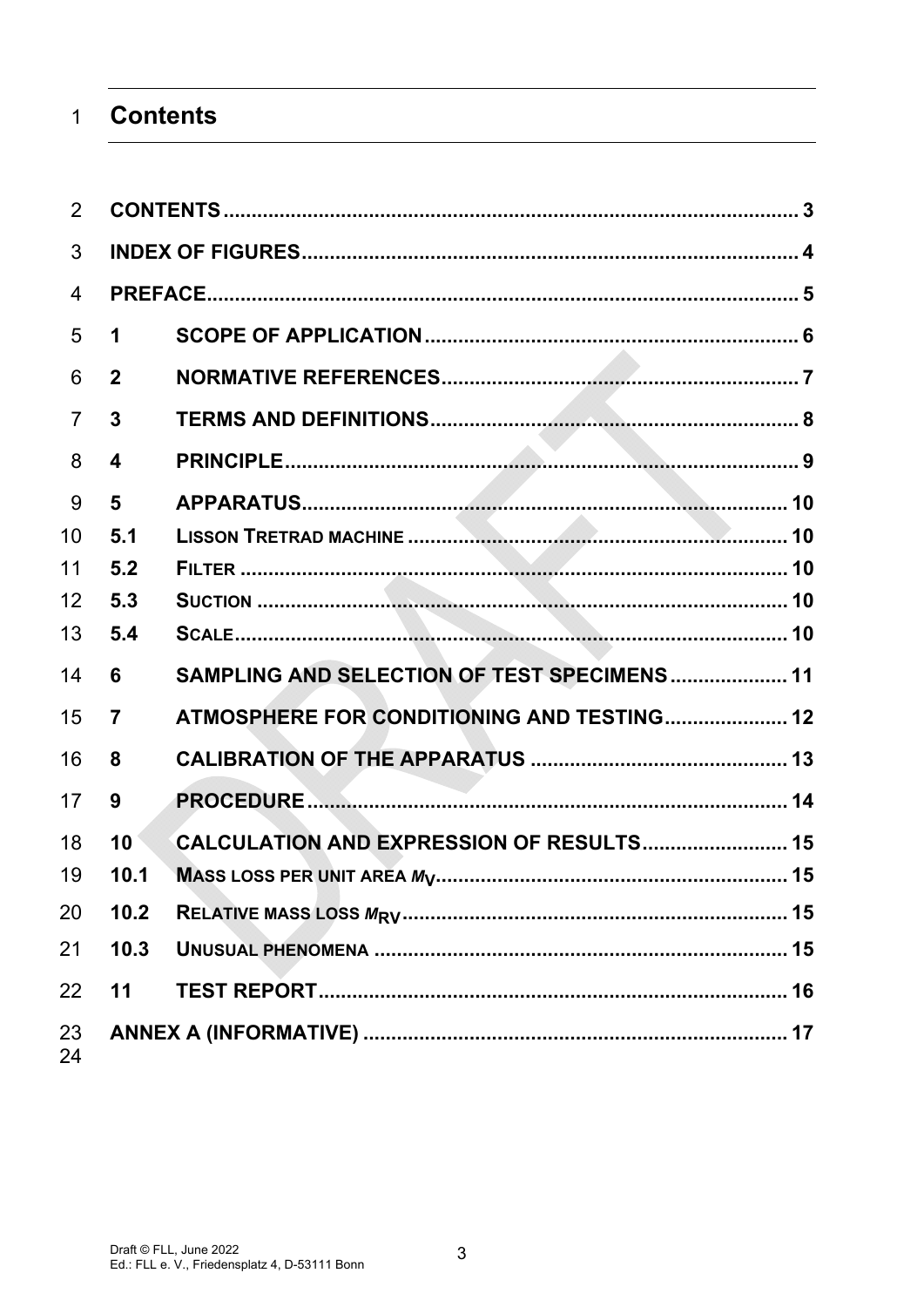# **Index of Figures**

- **Fig. 1:** Lisson Tretrad testing machine including filter ................................. 10
-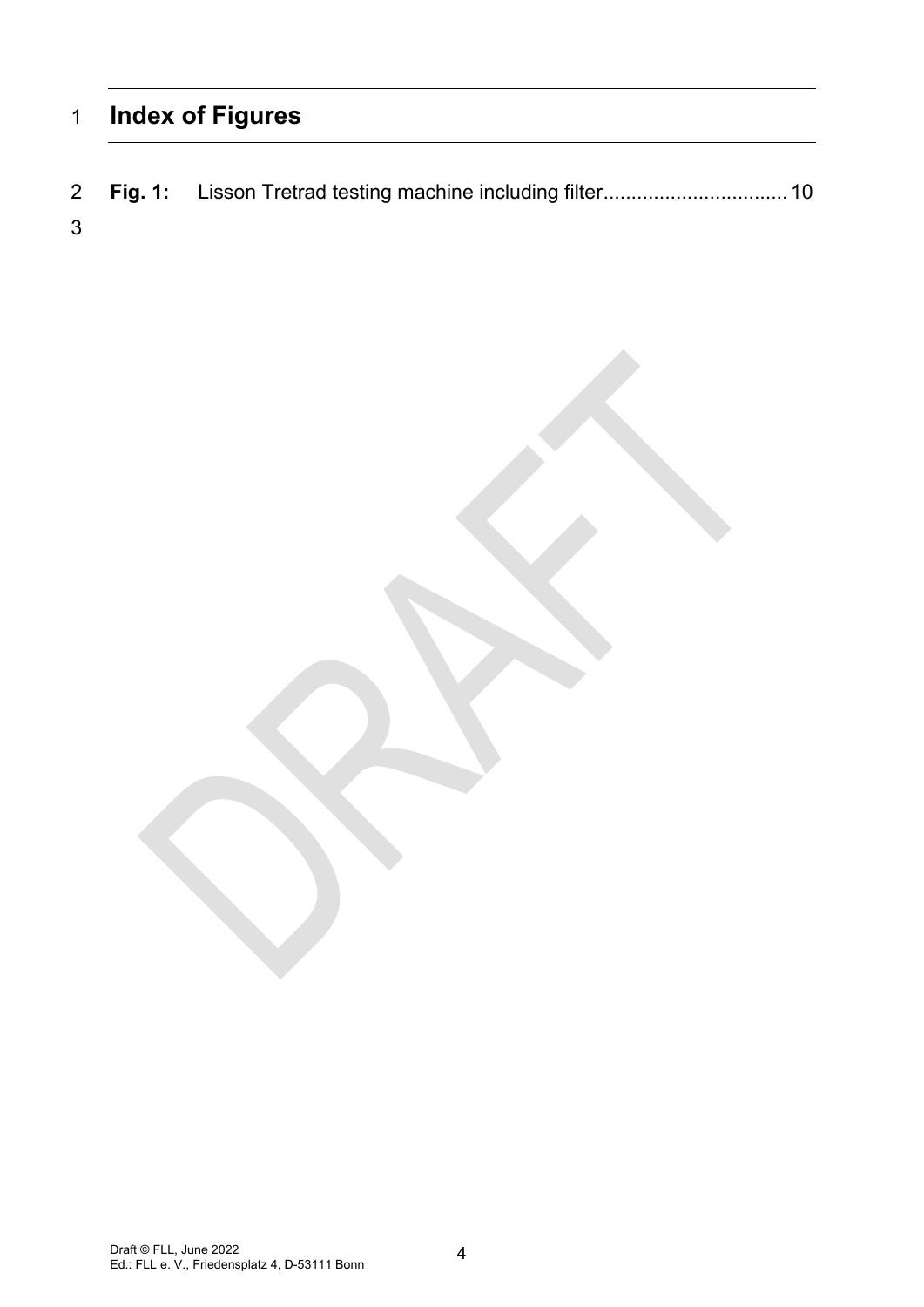# 1 **Preface**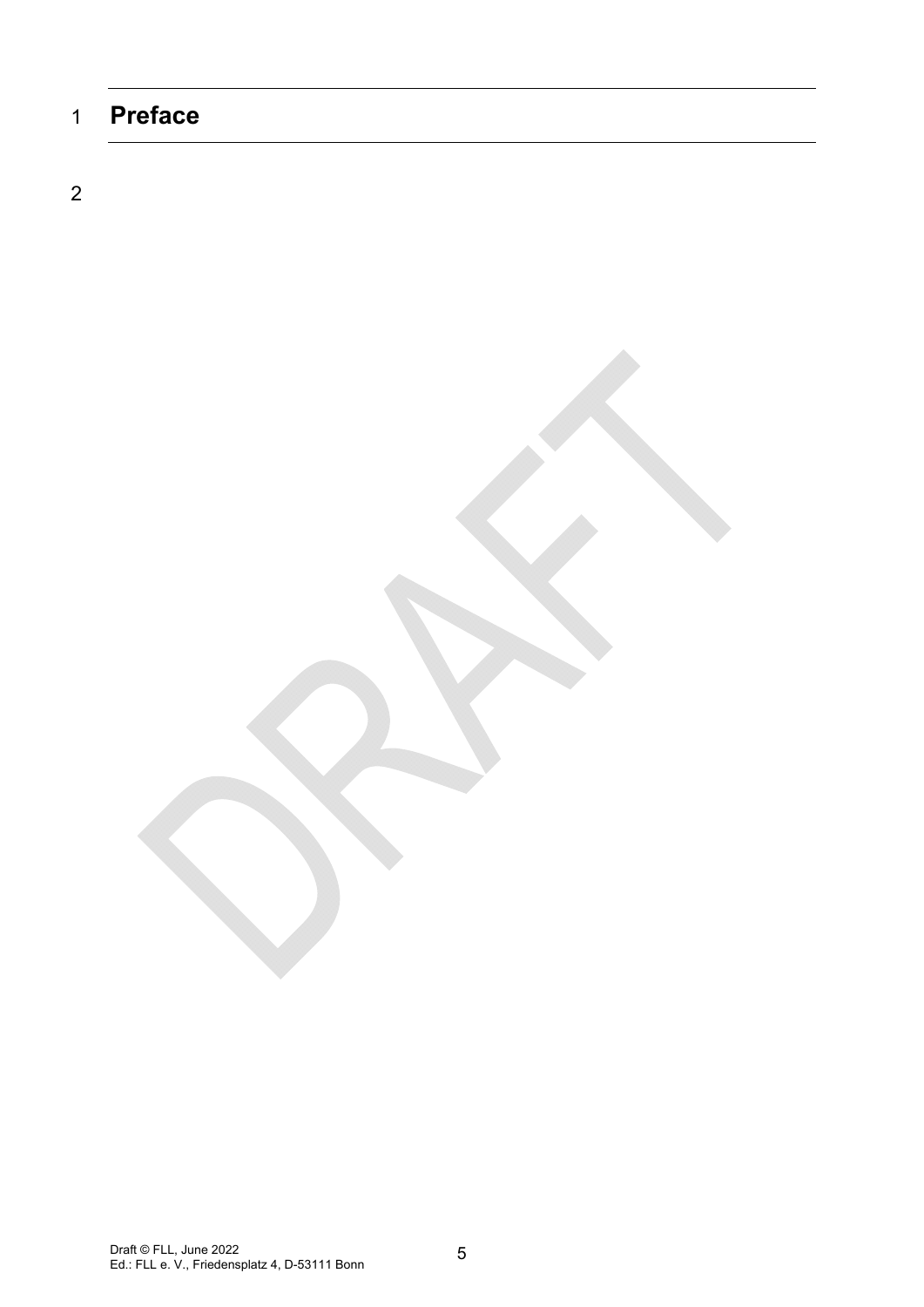# 1 **1 Scope of application**

- 2 This International Standard specifies a method for the determination of the mass<br>3 loss and microplastic emission of synthetic artificial turf due to mechanical wear
- 3 loss and microplastic emission of synthetic artificial turf due to mechanical wear<br>4 using the Lisson Tretrad machine.
- using the Lisson Tretrad machine.
- 5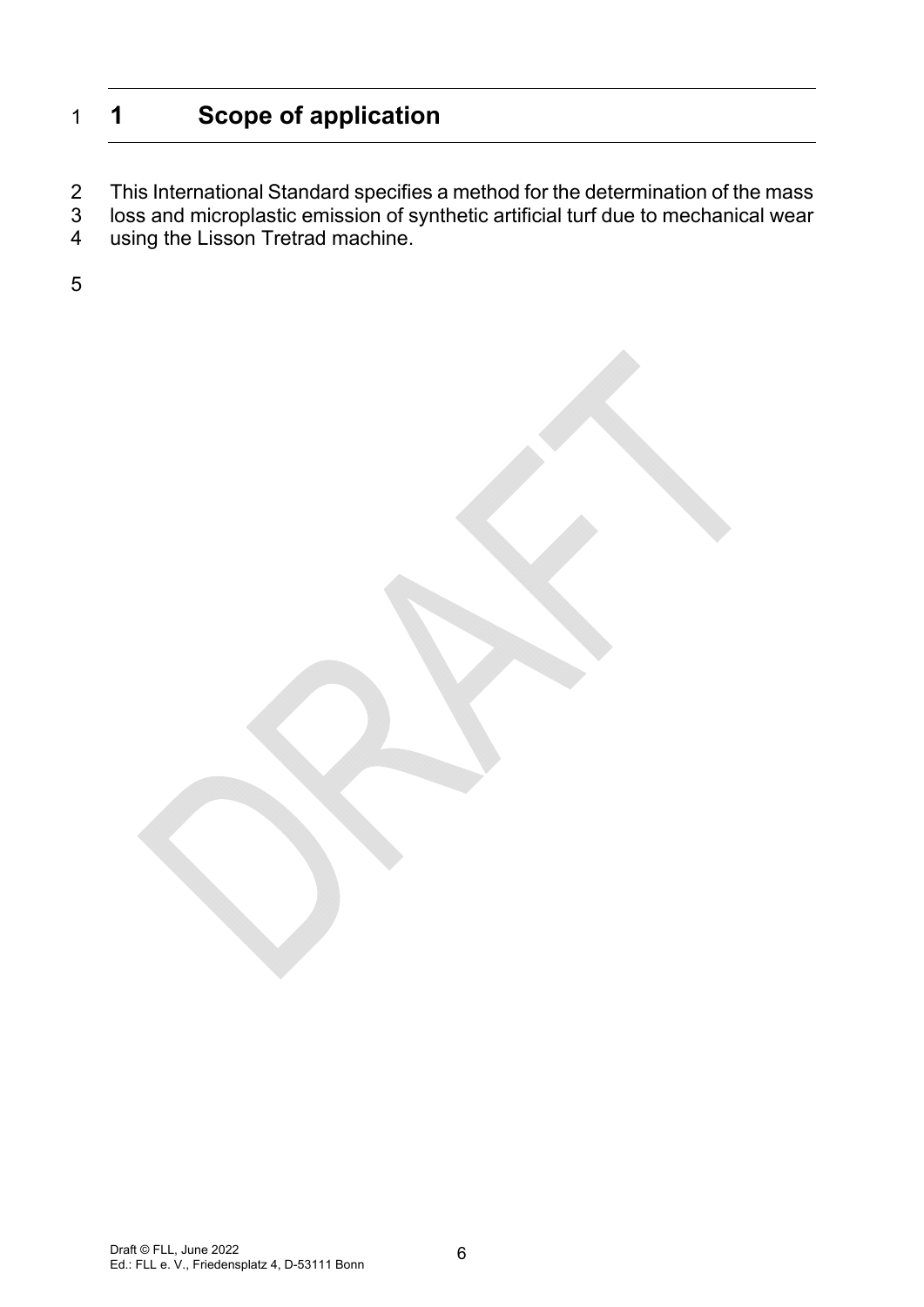# 1 **2 Normative references**

- 2 The documents listed in this section contain specifications which are necessary 3 for the application of these technical conditions of examination.
- 4 In the case of dated references, the edition stated applies; in the case of undated 5 references, the latest edition of the document stated applies.
- 6 Members of ISO and IEC maintain registers of currently valid International 7 Standards.

#### 8 **INTERNATIONAL ORGANISATION OF STANDARDISATION (ISO):**

- 9 ISO 139: Textiles Standard atmospheres for conditioning and testing.
- 10 ISO 1765: Machine-made textile floor coverings Determination of thick-11 ness.
- 12 ISO 1957: Machine-made textile floor coverings Sampling and cutting 13 specimens for physical tests.
- 14 ISO 2424: Textile floor coverings Vocabulary.
- 15 ISO 8543: Textile floor coverings Method for determination of mass.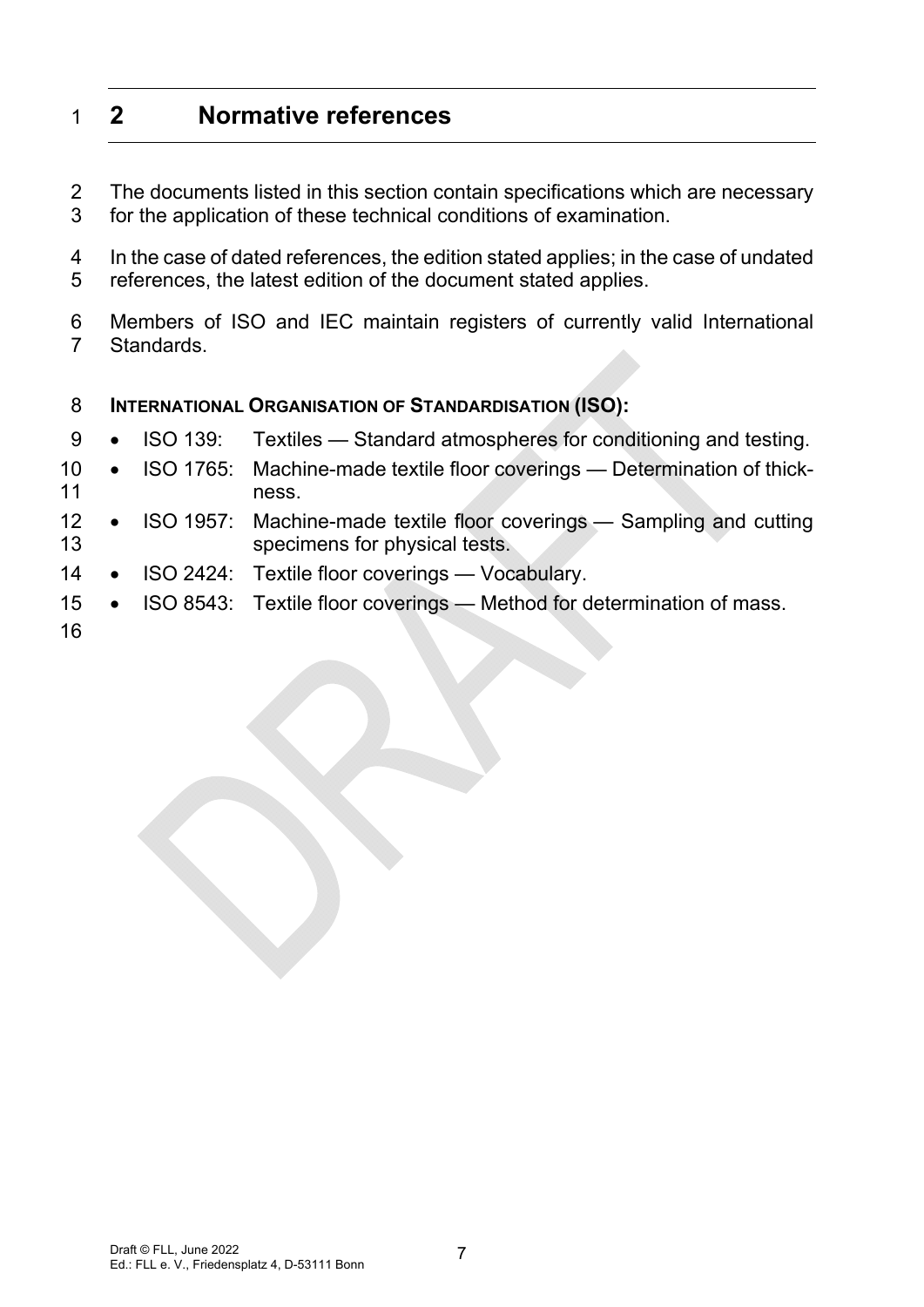# 1 **3 Terms and Definitions**

2 For the purposes of this International Standard, the following terms and defini- 3 tions apply, in addition to those in ISO 2424:

# 4 **mass loss per unit area** *m***v**

- 5 difference between the sample mass before and after the wear test, related to
- 6 the tested area (see clause 10)

#### 7 **relative mass loss** *m***rv, for pile carpets**

- 8 ratio of the mass loss per unit area  $m_v$  as a percentage of the mass of pile per
- 9 unit area above the substrate (in accordance with ISO 8543)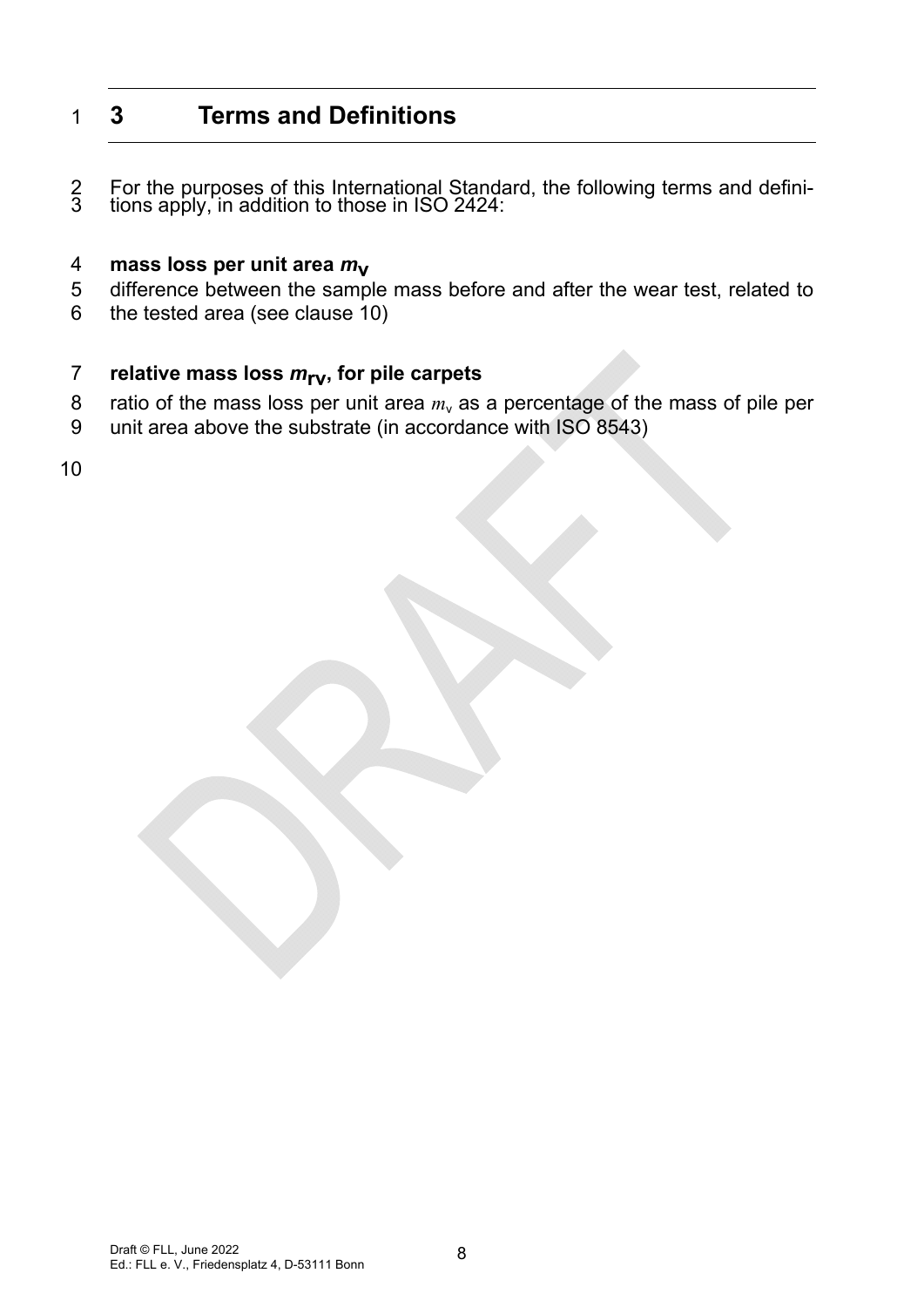# 1 **4 Principle**

2 The specimens of a synthetic artificial turf are mechanically stressed at constant<br>3 load and slippage and for a prescribed number of double passages by the Lisload and slippage and for a prescribed number of double passages by the Lis-4 son Tretrad machine (refer to ISO 12951). The emitted material is collected and 5 classified regarding the particle size.

6 The specimens have to be pre-treated in accordance with DIN 75220, tab. 2, 7 outdoor-day, 480 hours, humid climate.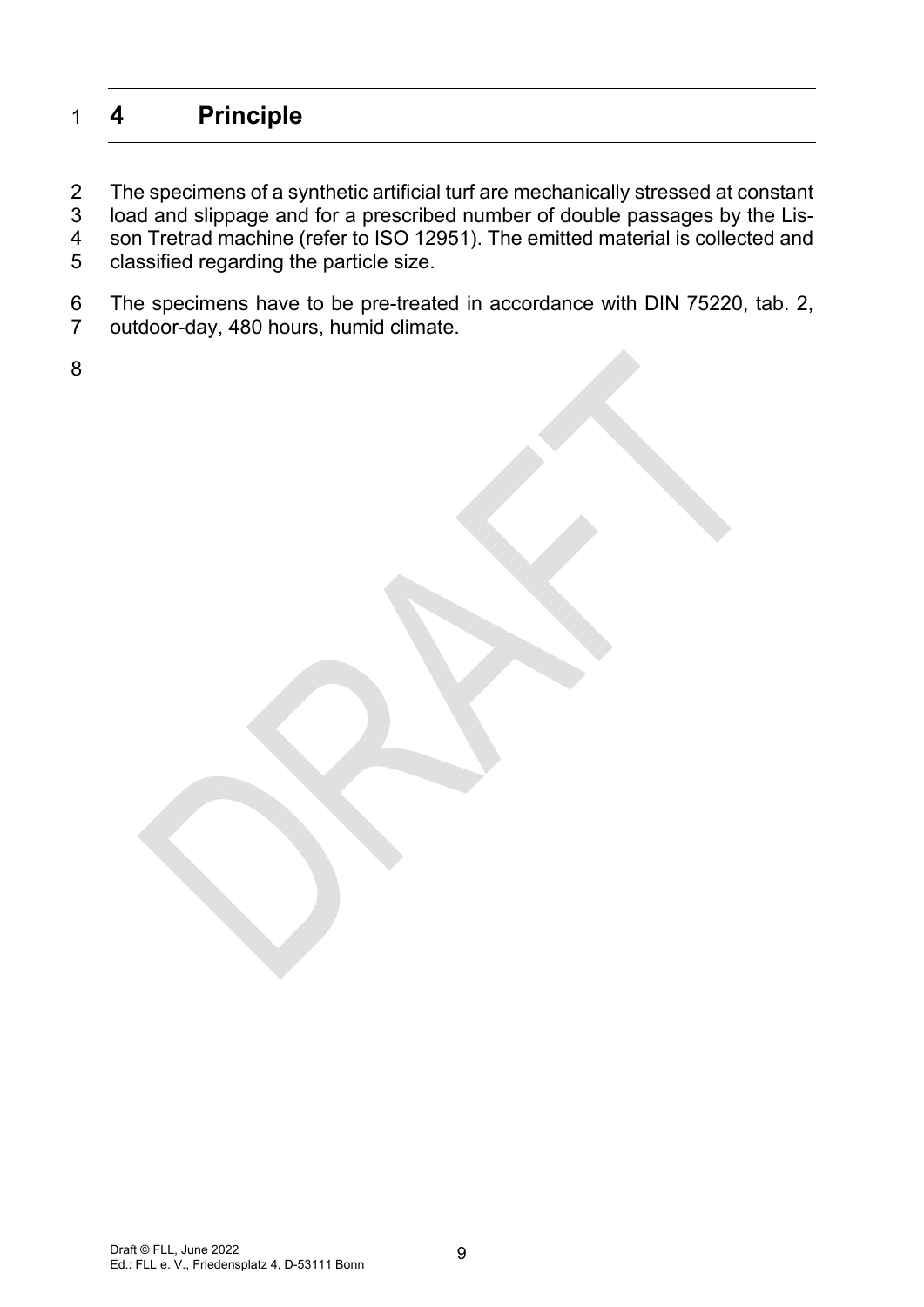# 1 **5 Apparatus**

### 2 **5.1 Lisson Tretrad machine**

- 3 For the Lisson Tretrad machine and its calibration procedure refer to ISO 12951
- 4 (see Figure 1). For details about handling of specimens and preparation refer to
- 5 ISO 1957:2000-07.

#### 6 **5.2 Filter**

7 The filter is designed in a way that it holds back all material that is picked up by 8 the dust suction. The filter itself can be removed from the total assembly to 9 measure the weight before and after the test. In addition, the filter includes the

10 opportunity to remove the collected material for determination its weight.

#### 11 **5.3 Suction**

12 The suction system ensures a volume flow between the dust suction and the 13 filter of at least  $1.8 \text{ m}^3/\text{min}$ .

#### 14 **5.4 Scale**

15 Capable of weighing the filter and collected material to the nearest 0,001 g.



#### 17 **Fig. 1:** Lisson Tretrad testing machine including filter

18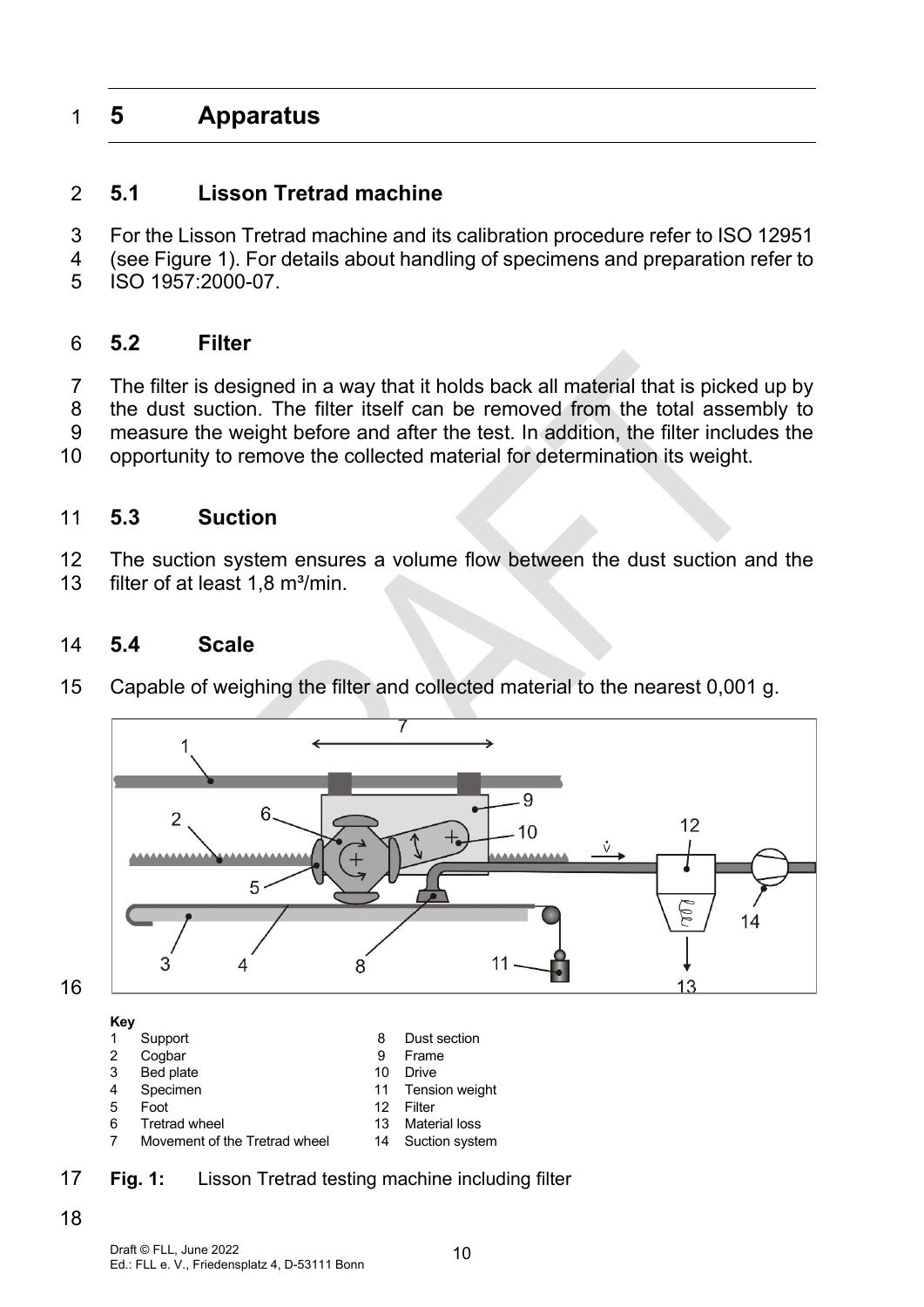# 1 **6 Sampling and selection of test specimens**

2 Select the specimens in accordance with ISO 1957. For each test, prepare at 1500 keast two specimens each 1500 mm in the direction of manufacture (machine 4 direction) by 100 mm in the cross-machine direction.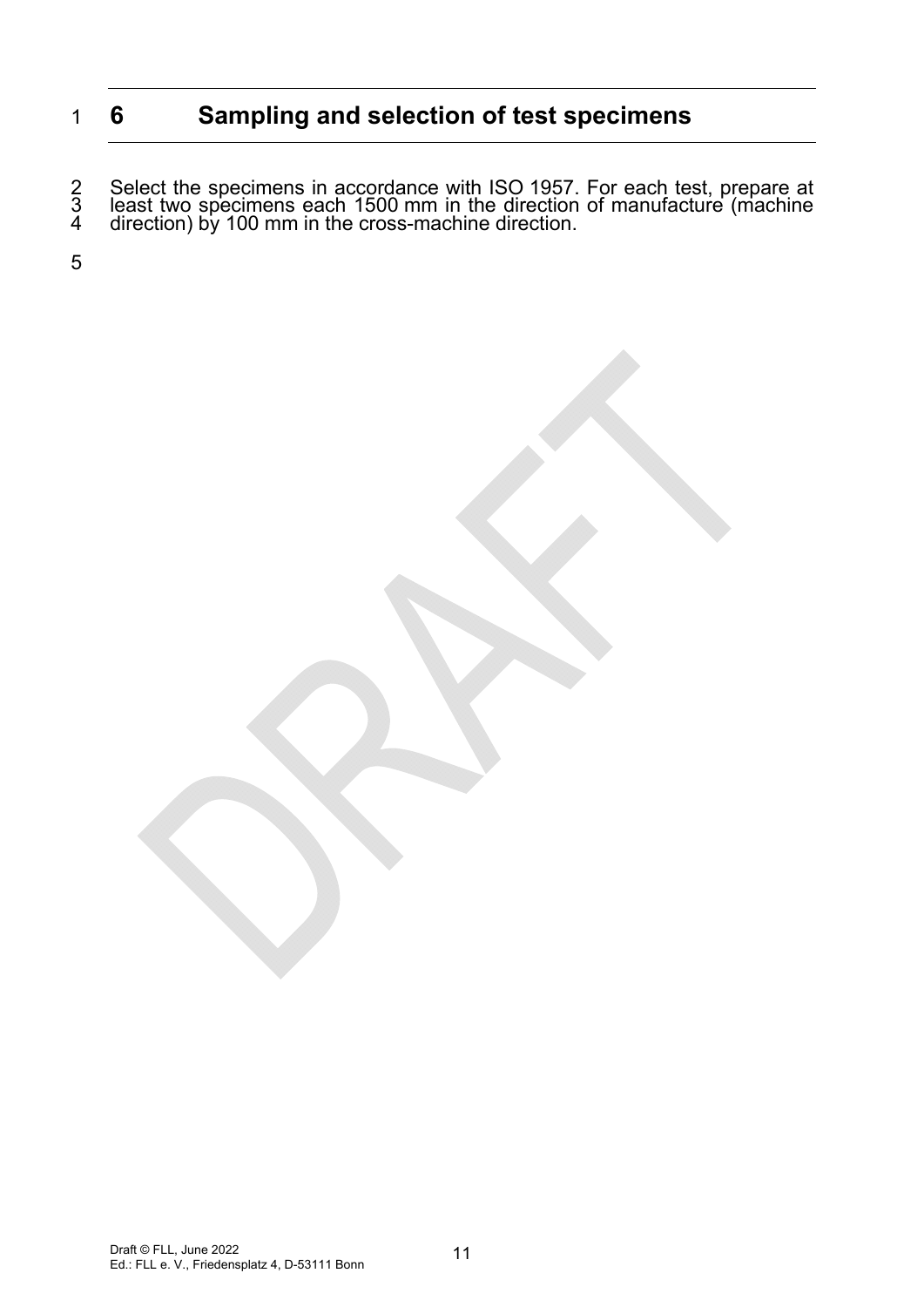# 1 **7 Atmosphere for conditioning and testing**

2 The specimens shall be conditioned for at least 48 h in the standard atmosphere<br>3 23/50 for conditioning and testing specified in ISO 291:2008, prior to testing in<br>4 the same atmosphere (air temperature: 23 °C / relative

- 5 The specimens shall be laid out singly, use surface uppermost.
- 6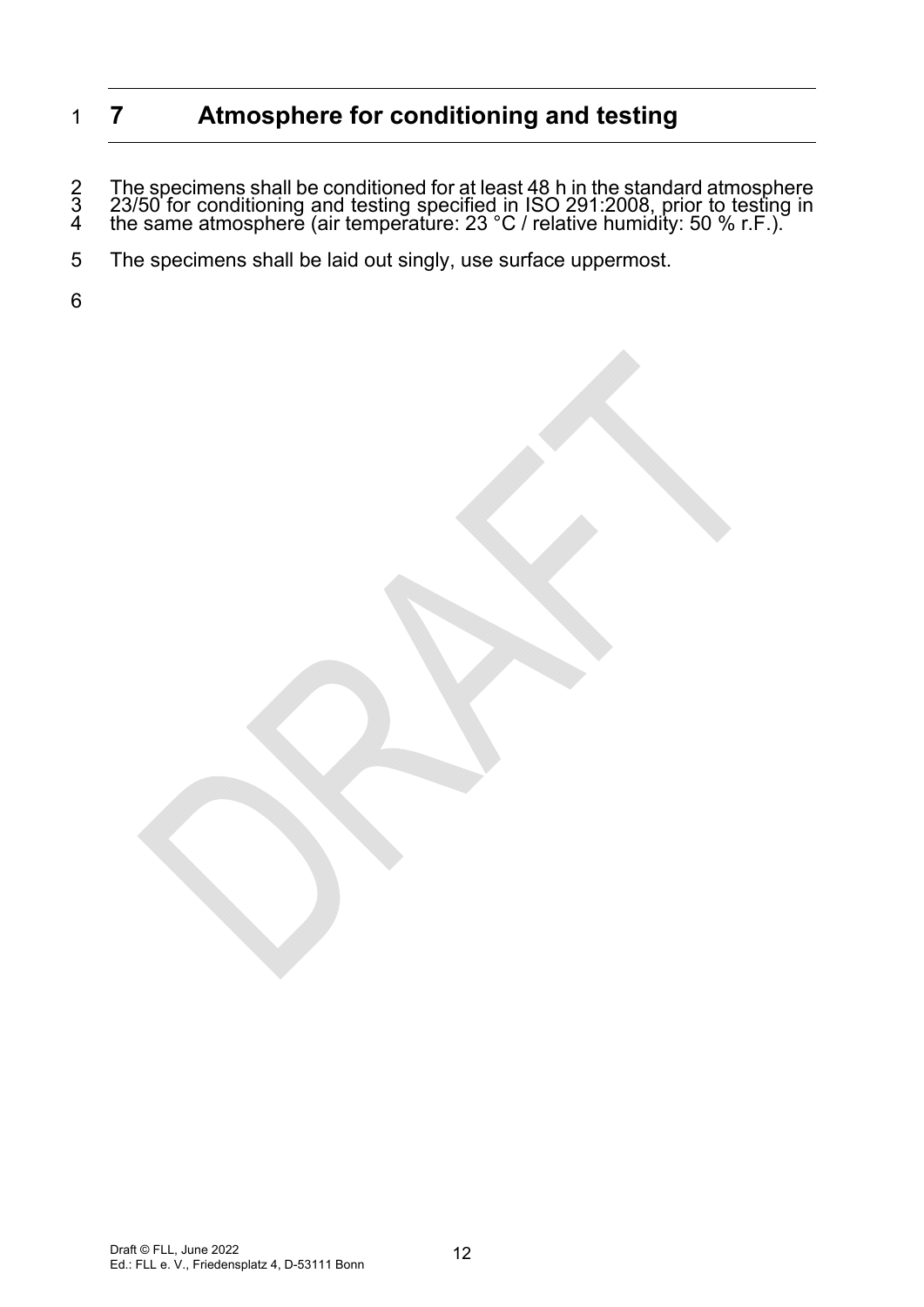# 1 **8 Calibration of the apparatus**

2 For calibrating the Lisson Tretrad testing machine please refer to DIN EN ISO<br>3 12951:2020-10. 3 12951:2020-10.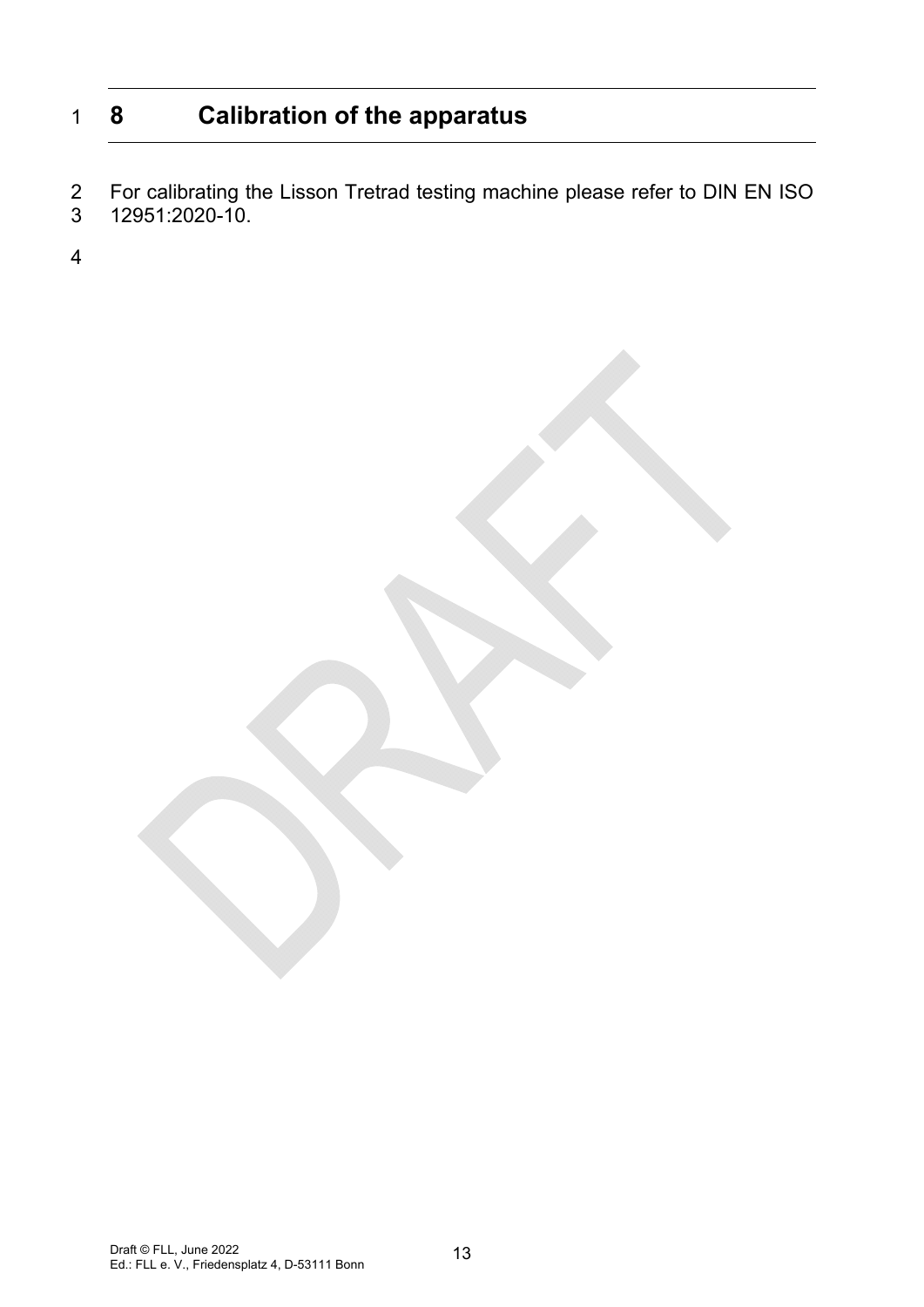# 1 **9 Procedure**

2 The tests are performed in four sequences of 5.000 double cycles to at least 3 20.000 cycles in total. During the tests, the specimens remain on the base plate 4 of the Lisson Tretrad machine. Before each sequence, new rubber soles are 5 fitted to the Tretrad.

- 6 Adjust the height of each Tretrad to +5 mm in relation to the bed plate according 7 to DIN EN ISO 12951:2020-10.
- Before each sequence, the weight of the filter is taken to determine  $m_1$  (see 10.1)
- 9 to the nearest 0,001 g. After each sequence, the weight of the filter is taken to
- 10 determine  $m<sub>2</sub>$  (see 10.1) to the nearest 0,001 g.
- 11 Continue the sequences to the total number of cycles of 20.000.
- 12 From the collected material fibers longer than 15 mm must be removed.
- 13 The weight of the removed fibers  $m_3$  is determined.
- 14 After every test cycle, a photo of the center area is taken.
- 15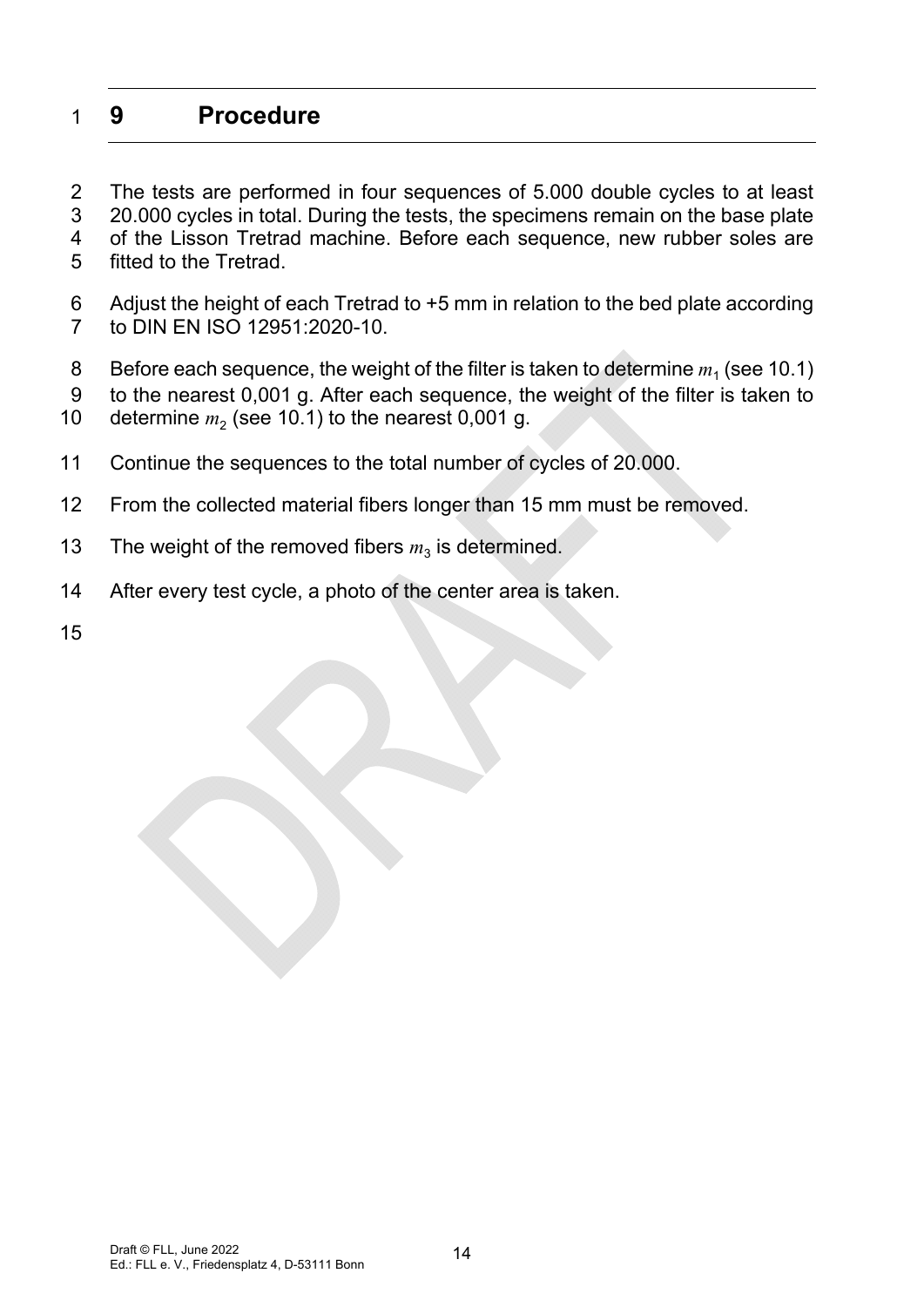# 1 **10 Calculation and expression of results**

# 2 **10.1 Mass loss per unit area** *m***v**

3 Calculate the mass loss per unit area  $m<sub>v</sub>$  in grams per square metre according 4 to the following equation:

$$
5 \qquad m_{\nu} = \frac{(m_2 - m_1 - m_3)}{A}
$$

6 where

- $7 \t m_1$  is the mass of the filter before sequences, in grams;
- $8 \qquad m_2$  is the mass of the filter after the sequences, in grams;
- 9  $m_3$  is the mass of the removed fibers  $l > 15$  mm, in grams;
- 10 *A* is the tested area of the specimen in square metres (width of Tretrad foot multiplied with length 11 of track over which Tretrad walks in accordance with 5.1). of track over which Tretrad walks in accordance with 5.1).
- 12 Calculate the mean and coefficient of variation.
- 13 The mass loss is calculated for each sequences of 0 to 5.000 cycles, 5.000 to
- 14 10.000 cycles, 10.000 to 15.000 cycles and 15.000 to 20.000 cycles.

## 15 **10.2 Relative mass loss** *m***rv**

16 Calculate the relative mass loss  $m_{\text{rv}}$  according to the following equation:

$$
m_{\rm rv} = \frac{m_{\rm v}}{m_{\rm AP}} \times 100
$$

18 where  $m_{AP}$  is the mass of pile per unit area above the substrate in grams per 19 square metre, determined according to ISO 8543.

20 The relative mass loss is calculated for each sequence of 0 to 5.000 cycles, 21 5.000 to 10.000 cycles, 10.000 to – 15.000 cycles and 15.000 to 20.000 cycles.

## 22 **10.3 Unusual phenomena**

23 The tested specimens shall additionally be inspected for unusual phenomena 24 which may be indicative of a manufacturing fault. These may be e.g., release of 25 tufts from the pile or fibres from the substrate and changes in the back coating. 26 In case unusual phenomena occur, the test is not valid and must be repeated.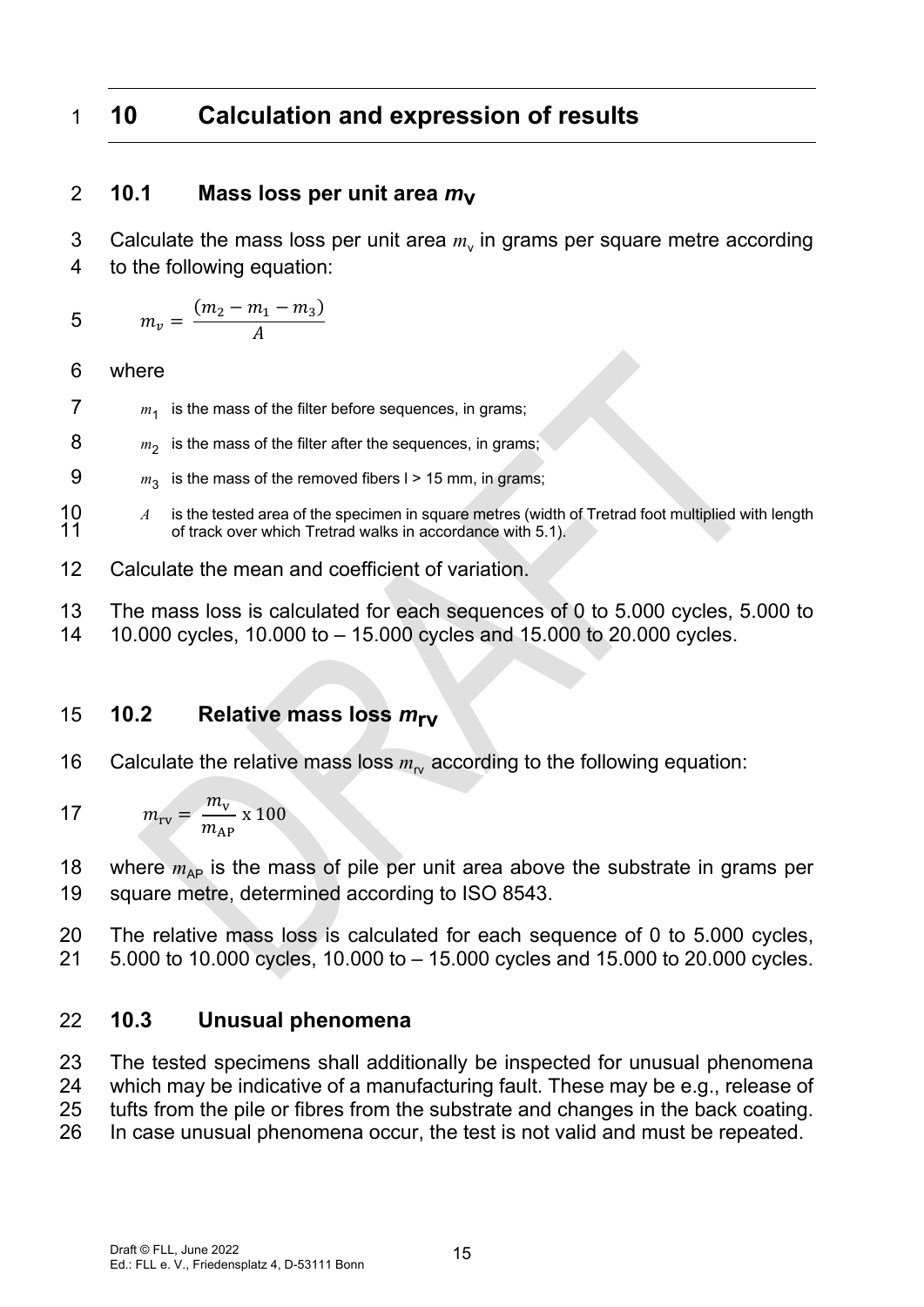# 1 **11 Test report**

- 2 The test report shall contain the following information:
- 3 a) reference to this International Standard, i.e. ISO 12951;
- 4 b) a complete identification of the product tested, including type, source, colour and manufacturer's reference numbers;
- 6 c) previous history of the sample;
- 7 d) number of test specimens;
- 8 e) mean mass loss per unit area  $m_V$  in g/m<sup>2</sup>, rounded to the nearest 0,1 g/m<sup>2</sup>;
- 9 f) mean relative mass loss  $m_{\text{IV}}$ , rounded to the nearest 0,1 %;
- 10 g) the value of  $ITR$ ;
- 11 h) absolute and relative confidence limit of  $m_V$  (confidence level 1 2  $\alpha$  = 0,95);
- 12 i) unusual phenomena as described in 10.3;
- 13 j) any deviation from this International Standard which may have affected re-<br>14 sults.
- 15